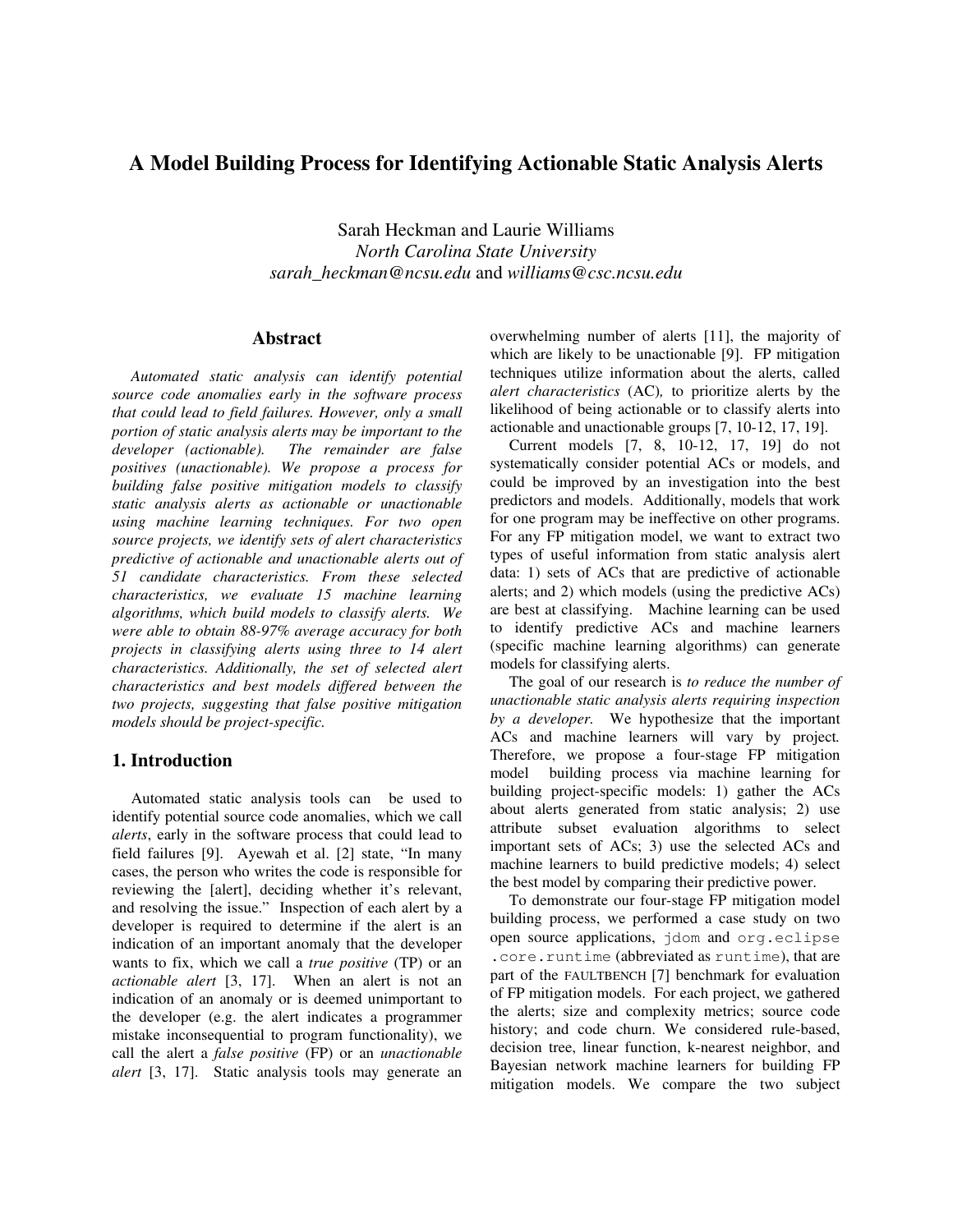programs to test our hypothesis that important ACs and machine learners will vary by project.

 The rest of the paper is structured as follows: Section 2 presents related work, Section 3 describes the candidate ACs, Section 4 describes the model building process, Section 5 presents the research methodology, Section 6 presents the results, and Section 7 concludes and presents future work.

## **2. Related work**

This section describes the related work in the areas of FP mitigation techniques and machine learning applied to software engineering problems.

#### **2.1. False positive mitigation techniques**

Our prior research [7, 8] has proposed a projectspecific, in-process, FP mitigation prioritization technique that utilizes the alert's type and location at the source folder, class, and method levels. The model, AWARE-APM [7, 8], uses developer feedback in the form of *alert suppression* and *alert closures*. Suppressing an alert is an explicit developer action to indicate the alert is unactionable. Closure is determined by comparing subsequent static analysis runs. If the alert is not in the later run, the alert is closed. After a developer inspects the alert and takes an action on that alert, the prioritization of the remaining alerts is adjusted from the feedback. We evaluated three versions of AWARE-APM model on FAULTBENCH subject programs and found an average accuracy of 67-76% [7]. The precision and recall were in the 16-19% and 25-42% range, respectfully, for the benchmark programs. The low accuracy suggests that while the models may work well for some programs, the models do not work well for others. Additionally, the alert type and alert location together and in isolation may not be the best predictors of actionable alerts.

Ruthruff et al. [17] screened 33 ACs from 1,652 alerts sampled from Google's code base (spanning multiple projects) to develop logistic regression models for predicting actionable and unactionable alerts. Ruthruff et al. describe a screening process whereby ACs were selected for the model. The generated models contained 9-15 ACs and had an accuracy ranging from 71-87%. Ruthruff et al. [17] compared their generated models to a linear regression model containing all ACs and models developed by Bell et al. [4, 15] for predicting the number of faults. Overall, the models generated by Ruthruff et al. generally had a higher accuracy than the other models. Additionally, the time to gather the data to build the generated model was substantially shorter than the time to build the model with all ACs. Many of the ACs suggested by Ruthruff et al. are used in our research in addition to other project specific metrics. We also consider additional machine learners and built models for individual applications.

Kim and Ernst [10, 11] describe two static analysis alert prioritization techniques that utilize data mined from source code repositories. The first technique uses the average lifetime of alerts sharing the same type to prioritize the alert types [10]. The lifetime of an alert is the time (in days) between alert creation and alert closure. Kim and Ernst assumed that alert types with shorter lifetimes have a higher ranking (e.g. alerts fixed quickly are likely important).

The second technique is a history-based alert prioritization that weights alert types by the number of alerts closed by fault- and non-fault-fixes. A fault-fix is a source code change where the developer fixes a fault or problem and a non-fault-fix is a change where a fault is not fixed, like a feature addition [11]. Alerts may be closed during any code modification, and are therefore considered actionable, but Kim and Ernst expect that those alerts closed during fault-fixes are more important when predicting actionable alerts.

The history-based alert prioritization presented by Kim and Ernst [11] improves the alert precision by over 100% when compared to the precision when alerts are prioritized by tool severity. However, the precision ranged from 17-67%, possibly due to alert closures lacking a causal relationship with the root cause of an anomaly-fix. We include the alert lifetime, measured in revisions instead of days, as a candidate AC. We also utilize source code repository mining for other ACs. Unlike Kim and Ernst, we are interested in prioritizing or classifying individual alerts rather than the alert type.

Williams and Hollingsworth [19] created a static analysis tool which evaluates how often the return values of method calls are checked in source code. A method is flagged with an alert when the return value for the method is inconsistently checked in calling methods. Williams and Hollingsworth use the HISTORYAWARE prioritization technique to prioritize methods by the percentage of time the return value for the methods are checked in the software repository and the current version of the code. The results show a FP rate of 70% and 76% when using the HISTORYAWARE prioritization technique on two case studies involving  ${\rm httpd}^1$  and Wine<sup>2</sup> applications, respectively. The HISTORYAWARE technique mines data from the source code repository, which we also do, but for different

 $\overline{a}$ 

<sup>1</sup> http://httpd.apache.org/

<sup>&</sup>lt;sup>2</sup> http://www.winehq.org/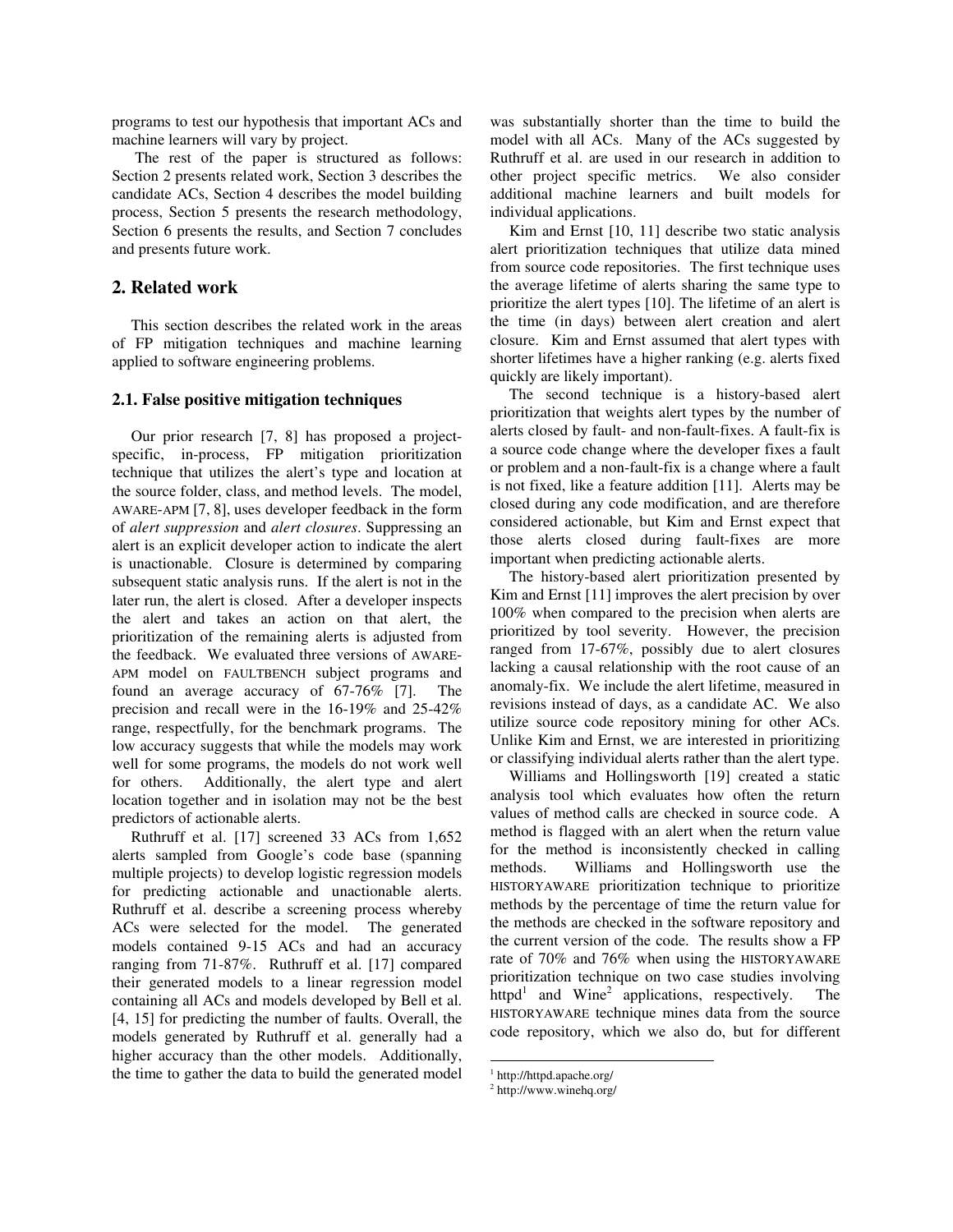ACs. Instead of using alert type specific information to identify actionable alerts, we use ACs that can prioritize or classify many alert types.

Kremenek et al. [12] show that static analysis alerts in similar locations tend to be homogeneous. On average, 88% of methods, 52% of files, and 13% of directories with two or more alerts contained homogeneous alerts. Kremenek et al. created a FEEDBACK-RANK algorithm whereby the developer's feedback is used to prioritize the remaining alerts. The static analysis tools used by Kremenek et al. take advantage of understanding where the tool checked for an alert, but did not find a potential anomaly [13]. Kremenek et al. [12] prioritize the alerts via a Bayesian Network [20].

#### **2.2. Machine learning**

Machine learning "is the extraction of implicit, previously unknown, and potentially useful information about data" [20]. As discussed above, Kremenek et al. [12] used a Bayesian network and Ruthruff et al. [17] used logistic regression, both machine learners, to predict alerts. However, these are not the only machine learning techniques that could be applicable to FP mitigation. The following research discusses machine learning in the context of similar software engineering problems: identifying or predicting latent faults.

Brun and Ernst [5] present a technique that builds support vector machines and decision tree machine learners to classify and prioritize dynamic program properties by the likelihood the property is faultrevealing. Overall, Brun and Ernst found that the support vector machine learner increased the relevance of important program properties by 50 times for C programs and 4.8 times for Java programs. Brun and Ernst [5] suggest their program analysis technique of training and applying machine learners to identify program faults is applicable to static analyses. We extend their technique into a process for applying machine learning to identifying both important ACs and actionable alerts, which also includes AC selection.

Song et al. [18] use the association rule mining machine learner to find attribute patterns that are predictive of latent defects in the source code similar or related to previously-found defects. Song et al. also use association rule mining to predict the effort to find and fix the defect. Defects were predicted with an accuracy of 96.6%. The defect isolation and fix efforts were compared with other machine learning techniques: PART, C4.5, and Naïve Bayes. The association rule mining technique for defection isolation effort prediction had an average accuracy of 93.9% and was about 25% higher than the other machine learners. The association rule mining technique for defect fix effort prediction had an average accuracy of 94.7% and was around 23% higher than the other machine learners. Unlike Song et al. we are only using machine learning to identify actionable static analysis alerts, and not the effort to fix them since the data is currently unavailable. While we are interested in potentially identifying rules, other machine learning techniques may be more applicable to identifying actionable alerts.

Arisholm et al. [1] compared models built by various machine learners to predict locations in industrial Java software that are likely to contain faults. Arisholm et al. found that there were not many significant differences between the precision, recall, and the area under receiver operation characteristic (ROC) curves for the generated models. However, they did find that the cost associated with the generated models were significantly different. We are paralleling their research by evaluating machine learners for predicting actionable static analysis alerts.

## **3. Alert characteristics**

False positive mitigation techniques have used several ACs, like alert type [10-12, 17], priority [11, 17], and the history of code changes [17, 19] to predict or prioritize actionable alerts. We have defined 51 candidate ACs that apply to each alert. These ACs come from three sources: a static analysis tool, a metrics tool, and the source code repository. The ACs are presented in five categories in Sections 3.1 through 3.5. References are provided where ACs have been used in other FP mitigation models, and explanations about AC generation are presented where the name may be unclear. For a more detailed explanation, see [6].

#### **3.1. Alert identifier and alert history**

A static analysis tool generates *alert identifiers* (the first eight characteristics below) at alert creation, and the *alert history* (the last characteristic below) is generated via a program that compares the alerts between software revisions. The alert identifier and alert history characteristics are below:

- **Project name**.
- **Package name:** package name could be generalized to the folder containing a source file [7, 8, 12].
- **File name** [7, 8, 12].
- **Method signature:** name and parameter types of the method or function containing the alert [7, 8, 12]. An alert may not have an enclosing method.
- **Alert type:** the type of potential anomaly (e.g. null pointer, etc.) [7, 8, 10, 11, 17, 19].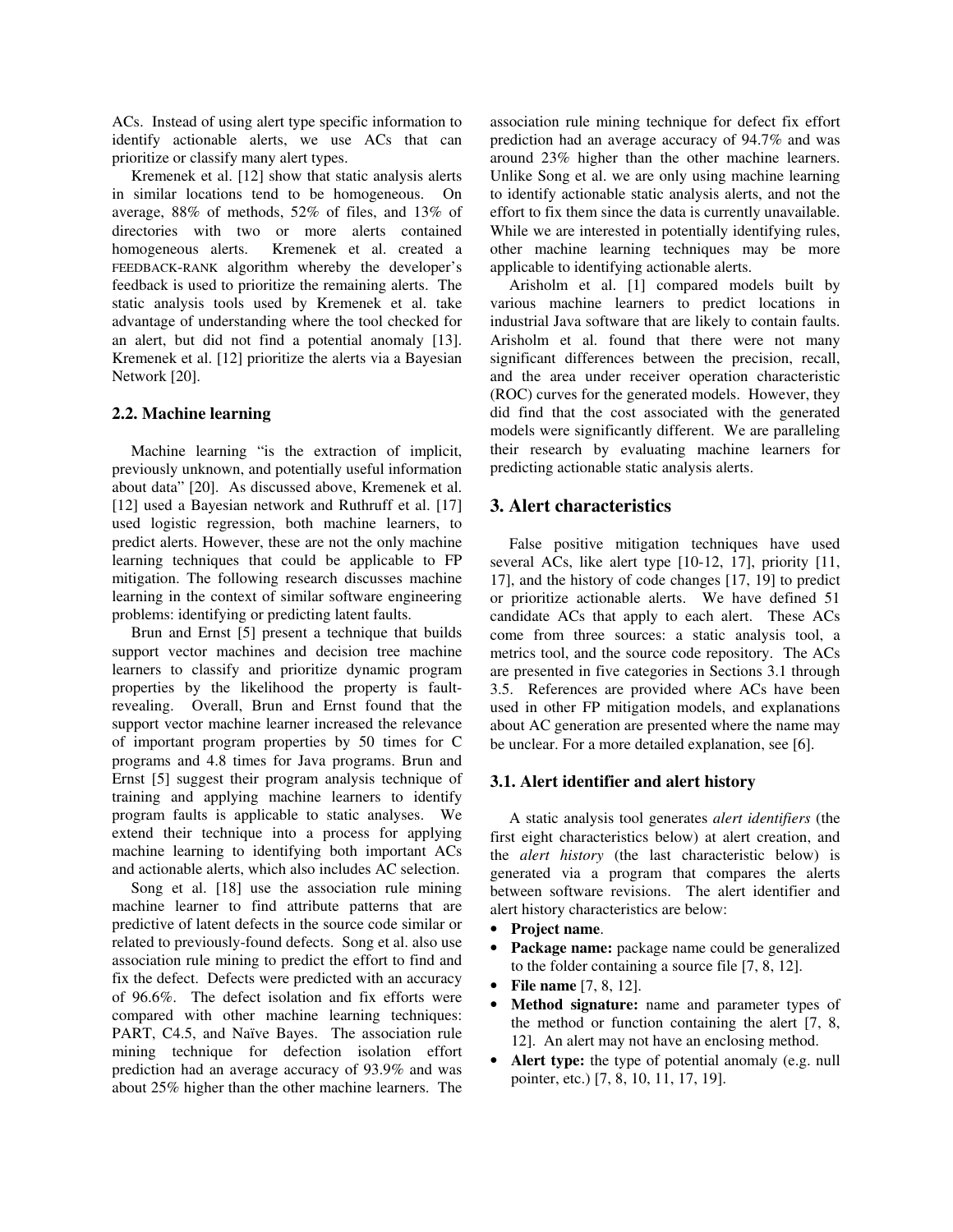- **Alert category:** a high level categorization of alert types (e.g. security, correctness) [17].
- **Priority:** the priority of the alert defined by a static analysis tool [10, 17].
- **File extension** [17].
- **Number of alert modifications:** the number of times an alert's line number or priority has been changed over the alert's lifetime.

## **3.2. Software metrics**

Nagappan et al. [14] show that code complexity metrics correlate with failure-prone modules. Additionally, Bell et al. [4, 15] have utilized code size metrics to predict fault counts. Actionable alerts could be considered faults; therefore, software metrics could be predictive of actionable alerts. For characteristics containing several granularities (e.g. method, file, etc.) the metric is collected for each level. The software metric characteristics used for this study are below:

- **Size:** the number of non-comment source statements (NCSS) within the method, file [17], or package declaration containing the alert.
- **Number of methods:** collected at the class and package levels.
- **Number of classes:** collected at the file (e.g. inner classes) and package levels.
- **Cyclomatic complexity:** measures the number of paths through a method [16] containing an alert. Ruthruff et al. [17] use indentation as a measure of complexity.

### **3.3. Source code history**

The models by Williams and Hollingsworth [19], Kim and Ernst [10, 11], and Ruthruff et al. [17] use ACs obtained from a project's source code repository to predict actionable alerts. Instead of recordings the dates of a change, we use revisions. A *revision* is a set of changes committed to the source code repository together. For all of the characteristics listed below, except developers, we record the revision number. Below are the source code history characteristics:

- **Alert open revision** [10].
- **Developers:** set of developers who made changes to the file containing an alert between the alert's open revision and the prior revision analyzed [10].
- **File creation revision** [17].
- **File deletion revision**. Alerts closed due to a file deletion are not considered actionable [10, 11, 17]. These alerts are removed if the file deletion revision is less than or equal to the closure revision.

• **Latest modification revision**: last modification to a file, package, or project on or before the last revision.

## **3.4. Source code churn**

Source code churn measures the amount of change made to a file, package, or project over time [17]. Each of the general code churn metrics are measured between the prior analyzed revision and the open revision for the alert. The churn metrics are measured for the file, package, and project that contain the alert. The source code churn characteristics are below:

- **Added lines** [17].
- **Deleted lines** [17].
- **Growth:** the difference between added and deleted lines [17].
- **Total modified lines:** the sum of added and deleted lines [17].
- **Percent modified lines:** percent of total modified lines out of all modified lines for the project [17].

### **3.5. Aggregate characteristics**

Aggregate candidate ACs come from the above ACs and provide a deeper understanding about an alert. Prior models measure age in days [10, 17]. Instead, we measure age as the number of revisions between two revisions. Using revisions is still a measure of time, but also provides a measure of work. The aggregate characteristics are below:

- **Total alerts for revision:** number of alerts identified on or before an alert's open revision. If an alert is opened and 10 other alerts already exist, the number of alerts for the revision is 11.
- **Total open alerts for revision:** number of open alerts identified on or before an alert's open revision. Continuing with the above example, suppose that three of the 10 existing alerts are closed. Therefore, the number of open alerts for the revision is eight.
- **Alert lifetime:** the age of the alert [10]. For a closed alert, the alert lifetime is the difference between the close and open revisions. Otherwise, the lifetime is the difference between the last revision in the study and the open revision.
- **File age:** the age of the file [17]. For a deleted file, the file age is the difference between the deletion and creation revision. Otherwise, the file age is the difference between the last revision in the study and the file creation revision.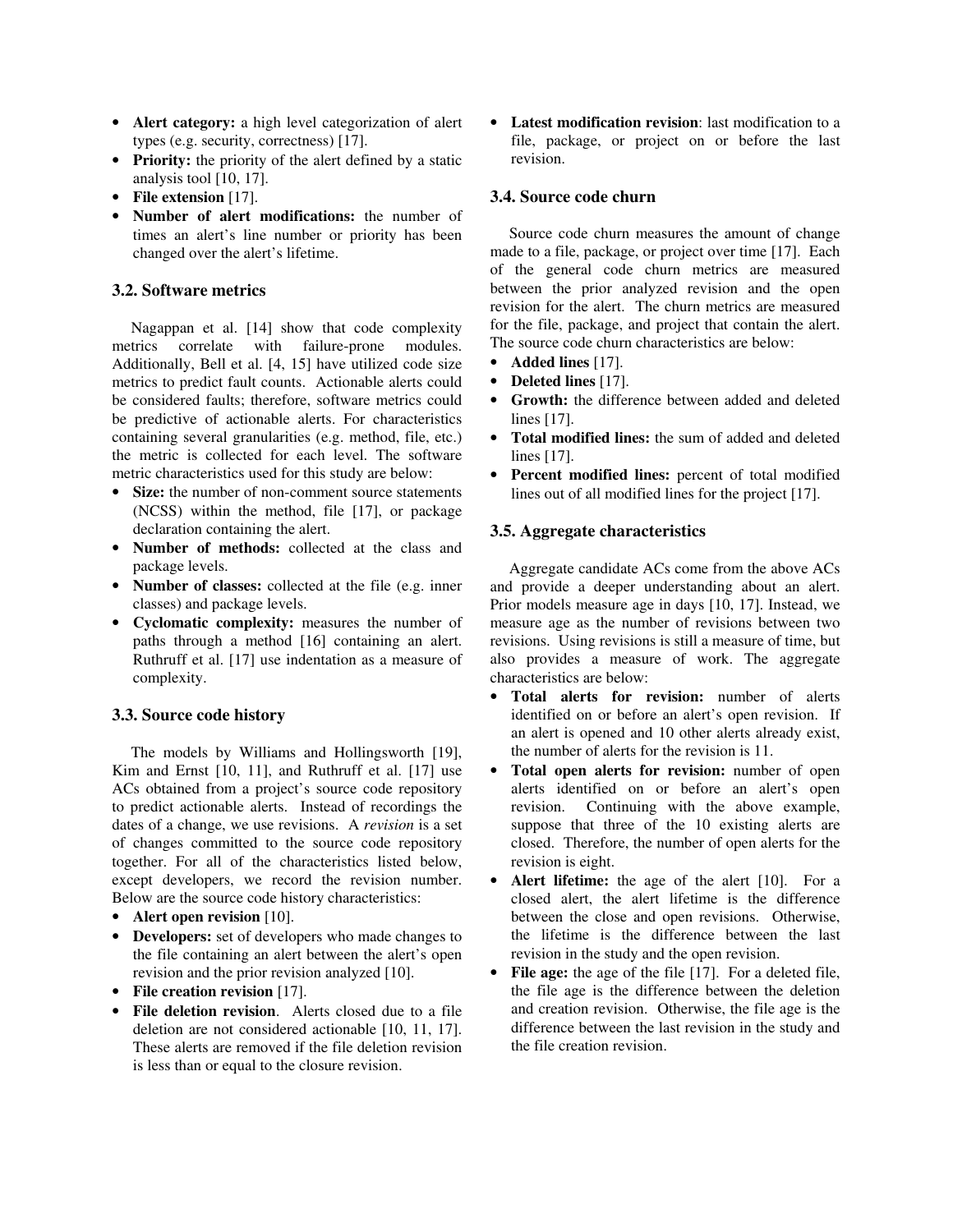- **Alerts for an artifact:** the number of alerts in the method [7, 8], file [7, 8, 17], package [7, 8], or project [17] containing an alert across all revisions.
- **Staleness:** amount of time between last revision and the last change of the file, package, or project [17].

## **4. Model building process**

Witten and Frank [20] outline a strategy for using machine learning to find patterns in data. For the rest of this section, we describe the process we used, based on Witten and Frank's strategy, to gather data, select ACs, create, and evaluate machine learning models. Teams can use the proposed process to build FP mitigation models using their development history. Periodically, the team can use the process to rebuild models using their most recent development activity.

#### **4.1. Data Collection**

There are four steps of data collection required to gather all of the defined ACs: 1) generate the subject revision history; 2) the subject build process; 3) alert classification; and 4) AC generation.

**4.1.1. Generate subject revision history.** The history for the subject programs comes from source code repository, like  $CVS<sup>3</sup>$  or SVN<sup>4</sup>. If the subject program does not have a source code repository, the release history can be used instead. For projects with a large revision history, using a subset of revision can reduce the analysis time.

**4.1.2. Subject build process**. For each revision in the full or subset history, we check out and build the project and any associated projects required for a complete build. If the project does not build, we move on to the next full or subset revision. Projects that do not build provide inconsistent static analysis data. After building the project(s), we gather size and complexity metrics and static analysis alerts using tools appropriate to the programming language and environment.

**4.1.3. Alert classification.** The alert classification as actionable or unactionable is our dependent variable in machine learning. An analysis program classifies the automatically findable actionable alerts. Starting with the earliest revision, the sets of alerts between two revisions are compared. An alert is identified by the project name, package name, file name, method

-

signature, alert type, and one of either the FindBugs [9] identifier or line number. Alerts within the same revision that share the same identifying details are duplicate alerts and are considered as the same alert within the revision. Comparisons of the alerts between revisions, using the identifying details, classify the actionable alerts for a project.

When iterating through the revisions, an alert is opened if the alert is not in any of the prior revisions [7, 8]. An alert closure occurs when the alert was in a prior revision, but is not reported in a later revision [7, 8]. An alert is reopened if the alert was closed in a prior revision and reported in a later revision. We only consider the last alert closure, if there is one, for identifying actionable alerts.

The classifications of alerts that remain open at the last revision of the source code are unknown. There are two possibilities of classification for these alerts. The first is to have a developer inspect some or all of the open alerts and determine if the alert is actionable or unactionable. By inspecting all of the alerts there is a full oracle. The other option is to classify all of the open alerts as unactionable. The reasoning is that if developers have not fixed the anomaly associated with the alert during the history of the project, the alert may not be important.

Alert classification follows the steps below:

- 1.If the alert was closed after going through all of the revision history for the project, the alert is actionable.
- 2.If the alert was closed due to a file deletion, the alert is neither actionable nor unactionable, and is removed from the alert set used in model building.
- 3.The remaining alerts can be classified via inspection or all can be marked as unactionable.

**4.1.4. AC generation.** The analysis program continues by generating the AC values for each alert. Because we consider each distinct alert individually, the ACs are specific to that alert though the AC may have the same value as similar alerts (e.g. alerts opened during the same revision will have the same *alerts for revision* value).

### **4.2. AC selection**

AC selection is important in machine learning because redundant and irrelevant characteristics reduce classifier performance [20]. Additionally, there could be diminishing returns whereby an AC contributes so insignificantly to a model that the time for collection of an AC outweighs the small increase in predictive power. We want to choose the best subset of candidate ACs to use when classifying alerts as actionable or not. Attribute selection algorithms identify the ACs that are

<sup>3</sup> http://ximbiot.com/cvs/wiki/

<sup>4</sup> http://subversion.tigris.org/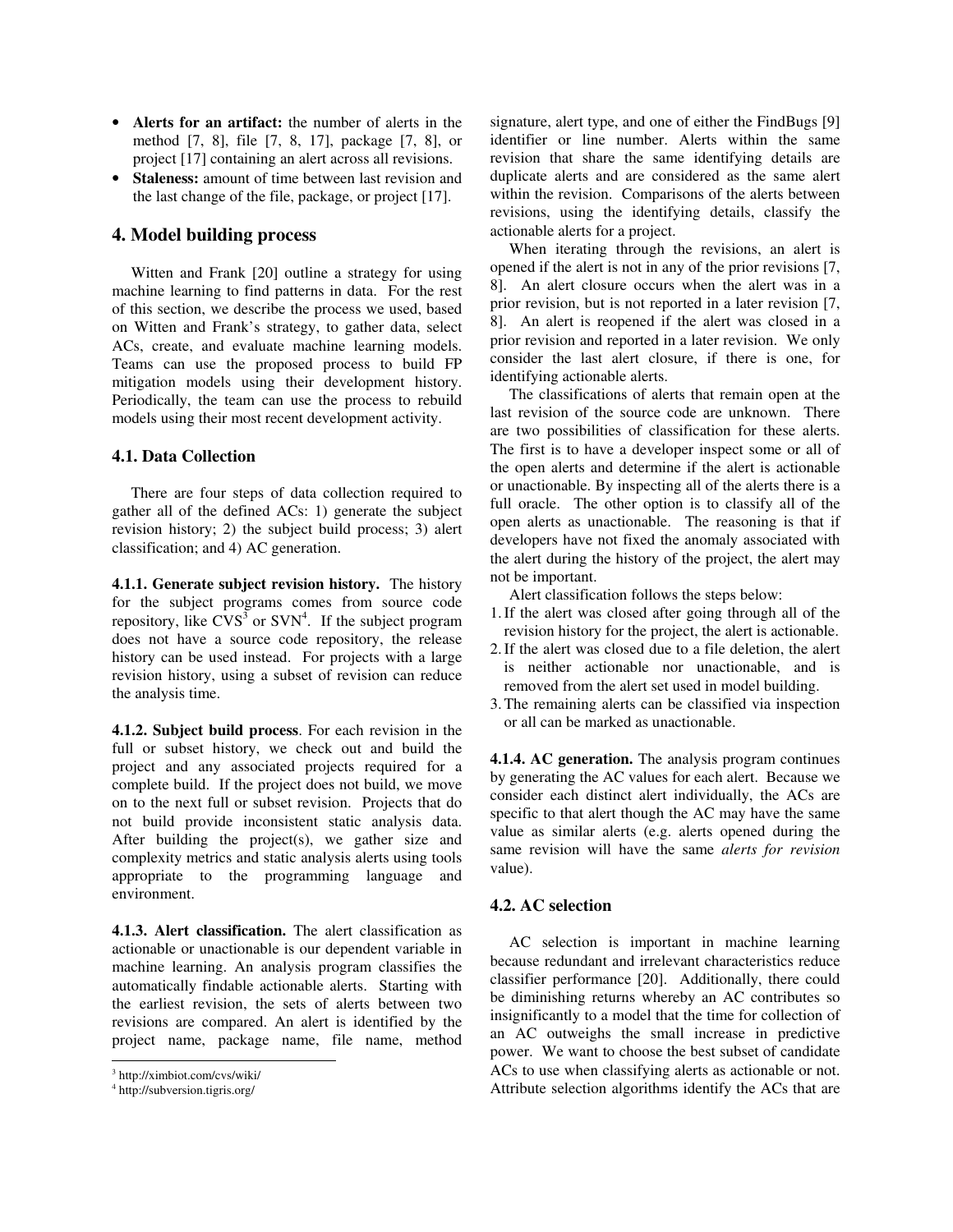associated with the alert's classification, and any algorithms appropriate to the data under analysis can be applied.

#### **4.3. Machine learning model creation**

After the ACs are generated for each alert and the alert oracles are supplied, machine learning is applied to the alert set to generate models for predicting actionable and unactionable alerts. When building models we do ten, ten-fold cross validations [20]. In cross validation, the set of alerts are randomly separated into ten approximately equal sets, and nine of the sets train the model that is tested by the last set. Each of the ten sets is a test set, and the process is repeated ten times.

## **4.4. Model evaluation**

We are interested in three metrics to evaluate how well each machine learner performs: precision, recall, and accuracy [7]. *Precision* is the percentage of alerts classified as actionable that were actionable. *Recall* is percentage of alerts classified as actionable out of all actual actionable alerts. *Accuracy* is the percentage of correct actionable and unactionable classifications.

#### **5. Research methodology**

The goal of our research is to reduce the number of unactionable static analysis alerts requiring inspection by a developer. We hypothesize that the important ACs and machine learning algorithms will vary by project. Therefore, we want to use the proposed model building process to identify and compare the best ACs and models for two subject programs. The remainder of this section outlines the research methodology for using the model building process on our subject programs.

The subjects programs, jdom and runtime, are part of the FAULTBENCH v0.1 [7] benchmark. FAULTBENCH contains a suite of subject open-source programs written in Java, static analysis alert oracles for the last revision of the program, and repeatable procedures for evaluating FP mitigation techniques. The alert oracles are stored in spreadsheets that identify the alerts generated by FindBugs [9] and are classified via inspection of the alert by Heckman [7]. Demographics about the subjects used in this study are in Table 1. We use the FAULTBENCH alert oracle and evaluation metrics to compare different machine learners for FP mitigation over the history of the subject programs.

**Table 1: Subject programs** 

|                            | jdom         | runtime      |  |
|----------------------------|--------------|--------------|--|
| <b>Domain</b>              | data format  | software     |  |
|                            |              | dev.         |  |
| Size (LOC)                 | 9035-13146   | 2066-15516   |  |
| <b>Time Frame</b>          | $05/27/00 -$ | $05/02/01 -$ |  |
| (mm/dd/yy)                 | 11/22/07     | 08/07/08     |  |
| # of Revisions             | 1165         | 1324         |  |
| #<br><b>Sampled</b>        | 48           | 54           |  |
| <b>Revisions</b>           |              |              |  |
| # Built Revisions          | 29           | 41           |  |
| <b>Total Alerts</b>        | 420          | 853          |  |
| <b>Actionable Alerts</b>   | 163          | 756          |  |
| <b>Unactionable Alerts</b> | 215          | 36           |  |
| <b>Deleted Alerts</b>      | 42           | 65           |  |

The history of each subject program was obtained by mining the source code repository. Evaluation of each revision provides the most accurate alert history; however, there were over 1000 revisions for both projects. We only evaluated every  $25<sup>th</sup>$  revision starting with the first revision. Additionally, the last revision was included.

Our subject programs are written in Java, and data collection consisted of batch scripts that would check out each revision from CVS, build the revision, and run the JavaNCSS<sup>5</sup> metrics tool and the FindBugs [9] static analysis program. The jdom project contained build scripts, while runtime was built using a headless Eclipse<sup>6</sup> build process. The metrics and alerts were recorded in .xml files.

Weka [20] is used for AC selection and model building. Weka [20] is a free machine learning tool developed by Witten and Frank at the University of Waikato in New Zealand. Weka contains standard machine learning algorithms for attribute selection and model building using cross-fold validation. We are interested in identifying one or more ACs that are correlated with an alert's classification. However, AC sets with more than 15 ACs were not considered. Too many ACs may reduce the predictive power of a model and the data collection and model building times may increase with additional ACs [20].

We considered three search strategies for selecting ACs [20]: *BestFirst, GreedyStepwise,* and *RankSearch*. All three algorithms finish quickly. BestFirst and GreedyStepwise add ACs as they increase the predictive power of the set. RankSearch evaluates each AC individually and returns the best ACs. For RankSearch, we evaluated the ACs by the information

 $\overline{a}$ 

<sup>5</sup> http://www.kclee.de/clemens/java/javancss/

<sup>6</sup> Eclipse is an integrated development environment with incremental build. A headless version of Eclipse runs without the user interface.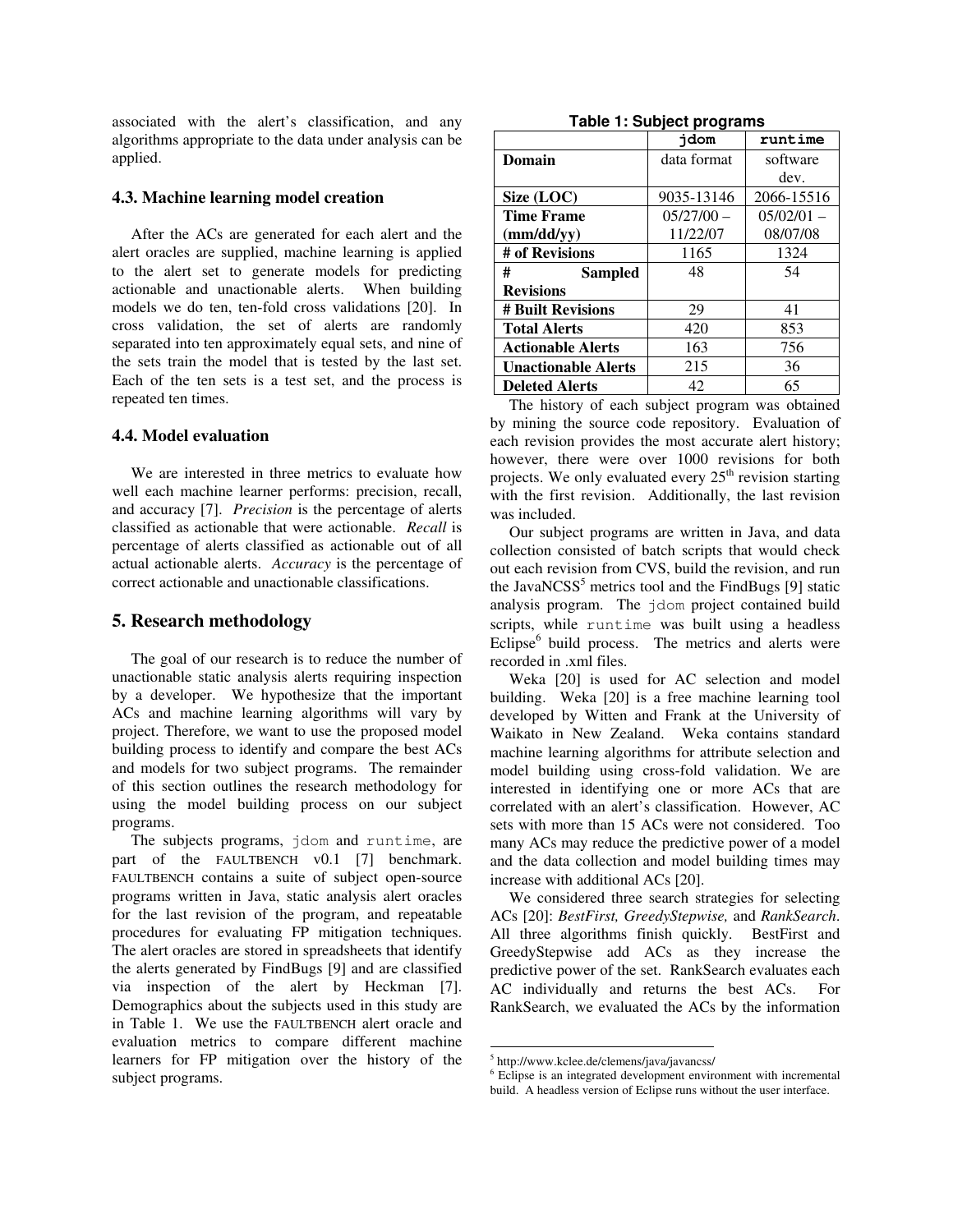gained from that AC and the ratio of the information gain to the number and size of possible AC values.

The attribute subsets were evaluated using three algorithms [20]: *CfsSubsetEval, WrapperSubsetEval,*  and *ConsistencySubsetEval*. *CfsSubsetEval* [20], identifies subsets of ACs that are highly predictive but unrelated to or independent of the other ACs in the set. The second attribute selection algorithm, *WrapperSubsetEval* [20], uses a machine learner and cross-validation to choose the best attribute set. We used the J4.8 decision tree machine learner, which is based on the C4.5 algorithm, because the learner can mimic the decisions a developer may make when inspecting an alert. The third attribute selection algorithm, *ConsistencySubsetEval* [20], finds attribute sets that have consistent class values (actionable or unactionable) within the full set of alerts. Using homogeneous ACs should help classification.

The following machine learning algorithms could classify alerts in ways understandable to developers: classification rules, decision trees, linear models, knearest neighbor, and Bayesian networks. Additionally, each machine learning algorithm builds classification models with nominal independent variables. Classification rules provide a set of conditions that, if met, provide the classification for the alert [20]. Decision trees involve tests at each node that lead down different paths of a tree [20]. Linear models work best on numeric data and provide a mathematical equation of the predicted ranking or classification of an alert [17, 20]. Nearest neighbor algorithms investigate the *k* nearest neighbors and weigh the contribution of each neighbor by a distance measure to classify alerts [20]. Bayesian networks are a probabilistic model of the selected attributes [12, 20]. Each machine learner was run with default options in Weka [20] unless otherwise stated.

## **6. Research results**

We hypothesize that the important ACs and machine learners will vary by project. The selected ACs and the best models for the two subject programs are compared to evaluate the hypothesis.

#### **6.1. Selected ACs**

The number of ACs selected ranged from four to 13 for jdom and from three to 14 for runtime. For all attribute subset evaluators, BestFirst and GreedyStepwise identified the same ACs. Overall, both projects had five distinct sets of 15 or less ACs, which demonstrates that there are alert characteristics

| <b>Table 2: Selected ACs</b> |  |
|------------------------------|--|
|------------------------------|--|

| <b>Alert Characteristics</b>   | jdom           | runtime        |
|--------------------------------|----------------|----------------|
| package name                   | 0              | 1              |
| file name                      | 1              | $\overline{c}$ |
| method name                    | 1              | $\overline{c}$ |
| bug type                       | $\Omega$       | $\overline{2}$ |
| alert category                 | 1              | 0              |
| file size                      | 1              | 0              |
| package size                   | $\overline{2}$ | 0              |
| number of functions in file    | 1              | 3              |
| number of functions in package | 1              | $\overline{c}$ |
| open revision                  | 1              | 3              |
| developer                      | 0              | 1              |
| file creation revision         | 3              | $\overline{2}$ |
| latest file modification       | 1              | 3              |
| latest package modification    | 1              | 0              |
| package growth lines           | 1              | 0              |
| total alerts for revision      | $\overline{c}$ | 3              |
| total open alerts for revision | 3              | 3              |
| alert lifetime                 | 5              | 5              |
| file age                       | $\overline{2}$ | $\Omega$       |
| alerts in file                 | 3              | 0              |
| alerts in package              | $\overline{c}$ | 0              |
| file staleness                 | 1              | $\overline{c}$ |

for both projects that are predictive of actionable or unactionable alerts. Table 2 lists the number of times that an AC is contained in one of the five distinct AC sets for each project.

The *alert lifetime* was in every AC subset for both jdom and runtime, which implies that the length of time the alert is in the code is predictive of the actionablility of the alert. Kim and Ernst [10] hypothesize that alerts with short lifetimes are more likely to be actionable alerts; however, in our data there is not a clear binary split between the lifetime of actionable and unactionable alerts. Some of the alerts with the shortest lifetime were unactionable.

The *file name* and *method name* ACs, as alert identifiers, were selected for both jdom and runtime. The runtime project also contains the *package name* and *bug type* alert identifiers. These ACs were selected either by the ConsistencySubsetEval or the CfsSubsetEval information gain RankSearch, which implies that these ACs tend to be homogeneous within a specific value and have many possible values. While these ACs are project specific and easy to obtain, they may not be the most predictive, especially if the AC value uniquely identifies an alert.

Both projects had AC subsets that contained the *number of functions in file* and *package*. Additionally,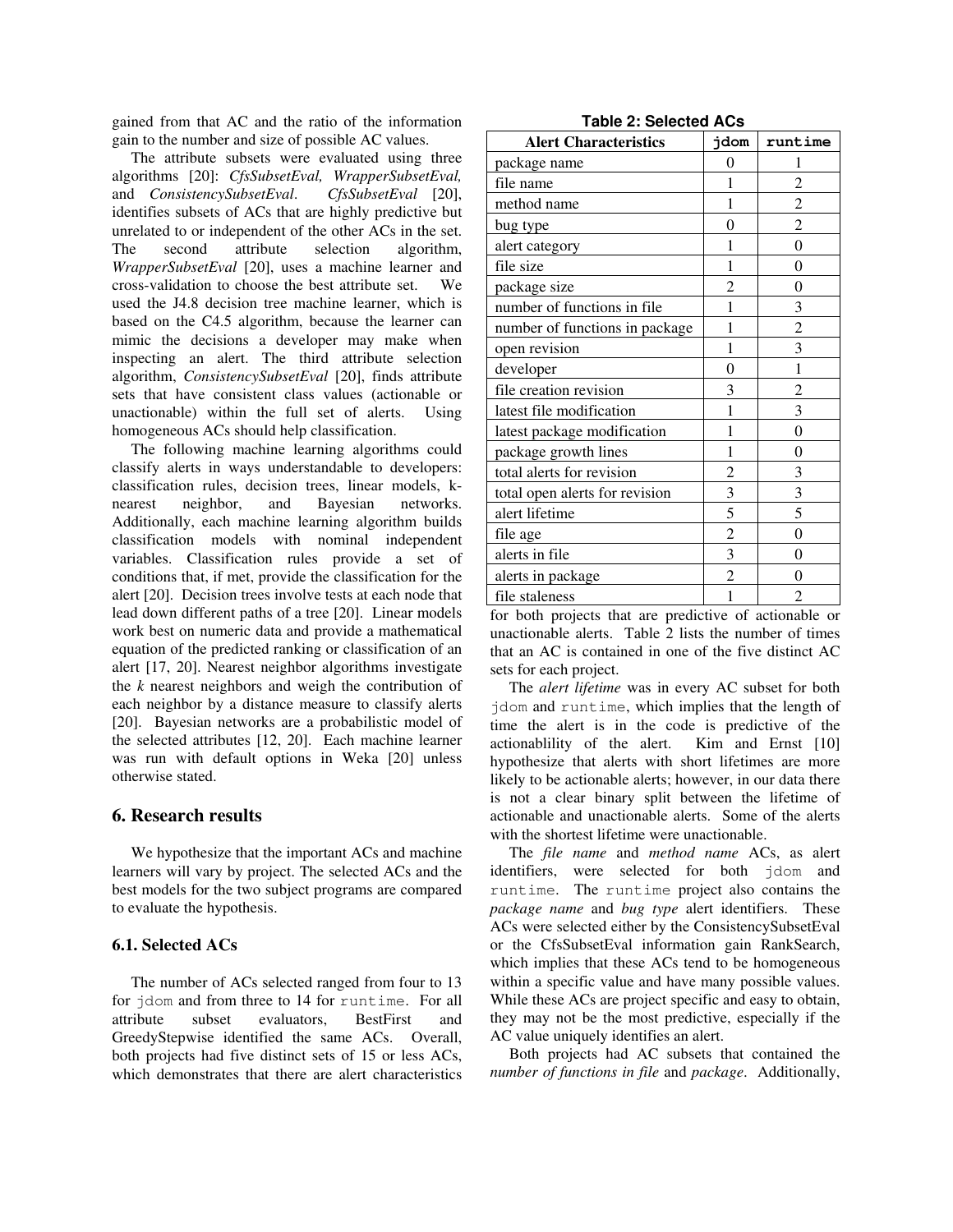the alert's *open revision* and the counts of alerts at each open revision (e.g. *total alerts for revision* and *total open alerts for revision*) were important for both projects. Finally, both jdom and runtime share several file characteristics like *file creation revision, latest file modification*, and *file staleness*, which most likely follows from the conjecture that there must be a change in a file for either alert creation or closure.

What may be more interesting is what ACs were not included in any AC subset. All but one (e.g. *package growth lines*) of the churn metrics were not included, which is similar to Ruthruff et al.'s [17] findings. Additionally, the *method size*, number of *alerts in method*, and *cyclomatic complexity* were also unimportant, potentially because the method granularity is too low level for an accurate prediction. The *number of classes in file* and *package* level were unimportant while the number of functions was important.

While half of the selected ACs were common between jdom and runtime, the other half of ACs were different and suggest that there is not a generic set of ACs for all FP mitigation models. Therefore, supporting our hypothesis, AC selection should be project-specific.

#### **6.2. Machine learners analysis**

The average precision, recall, and accuracy of the subject programs are presented in Table 3. All of the machine learners and AC subsets have greater than 65% accuracy for jdom with an average accuracy of 87.8%. Additionally, the precision and recall for jdom were 89% and 83%, respectively. The runtime project had a much higher precision, recall, and accuracy at 98%, 99%, and 96.9%, respectively.

**Table 3: Average precision, recall, and accuracy** 

| <b>Project</b> | Average<br><b>Precision</b> | Average<br><b>Recall</b> | Average<br>Accuracy |
|----------------|-----------------------------|--------------------------|---------------------|
| idom           | 89.0%                       | 83.0%                    | 87.8%               |
| runtime        | 98.0%                       | 99.0%                    | 96.8%               |

These values surpass the precision reported by Kim and Ernst [11]. Many of the individual machine learner, AC subset pairs performed even better than the models presented by Ruthruff et al. [17] suggesting that fewer characteristics are required to obtain good accuracy, and alert classification by project may be more accurate.

For the jdom project, 56.9% of alerts were unactionable, while 4.5% of alerts were unactionable for runtime. Unlike jdom, most of the alerts for runtime (95%) were closed by the last revision. We can look at the average confusion matrix [1, 20] for

jdom and runtime in Table 4. The average confusion matrix contains the average values of the classifications for each cross-validation. There were 37- 38 alerts tested for each validation run for jdom and 79-80 alerts tested for runtime. For both jdom and runtime, there are less than four incorrectly classified instances, which show the models minimize the number of unactionable alerts a developer may inspect while maximizing the number of alerts provided for inspection.

|                             |          | Actual classification |            |              |         |  |
|-----------------------------|----------|-----------------------|------------|--------------|---------|--|
|                             |          |                       | Actionable | Unactionable |         |  |
|                             |          | runtime<br>idom       |            | jdom         | runtime |  |
| Predicted<br>classification | Positive | 13.6                  | 74.5       | 2.0          | 1.4     |  |
|                             | Negative | 2.7                   | 1.1        | 19.5         | 2.2     |  |

**Table 4: Confusion matrix** 

The accuracy of the individual machine learners and each AC subset for jdom for the selected ACs are presented in Table 5. Each column represents the set of ACs given to the machine learner (by row) [20]. The machine learners are divided by type: the first five are rule based learners; the next four are decision tree learners; simple logistic regression is a linear learner; the following three are k-nearest neighbor learners; and the final two are Bayesian learners. The best model and AC subset pair for jdom was KStar and ConsistencySubsetEval with BestFirst search. KStar is a nearest neighbor search meaning that for jdom, similar alerts were predictive of new alerts. Overall, the Decision Table (rules), J4.8 (tree), LMT (tree with logistic regression), KStar (nearest neighbor), and IBk (nearest neighbor) were the best machine learners.

The best model and AC subset pair for runtime with 98.7% accuracy was IBk and ACs selected with Wrapper using J4.8 and BestFirst search. Like KStar, IBk is also a nearest neighbor algorithm. The only other model with over 98% average accuracy was JRip, a rules based learner. The poor performers for runtime were Conjunctive Rules at 95.4% accuracy, Bayes Net at 95.8%, and Naïve Bayes at 90.84% accuracy. The best models for the two subject programs differed which supports our hypothesis that FP mitigation models should be project specific.

#### **6.3. Time analysis**

An additional consideration in FP mitigation is the time to obtain AC data and train the model. Table 6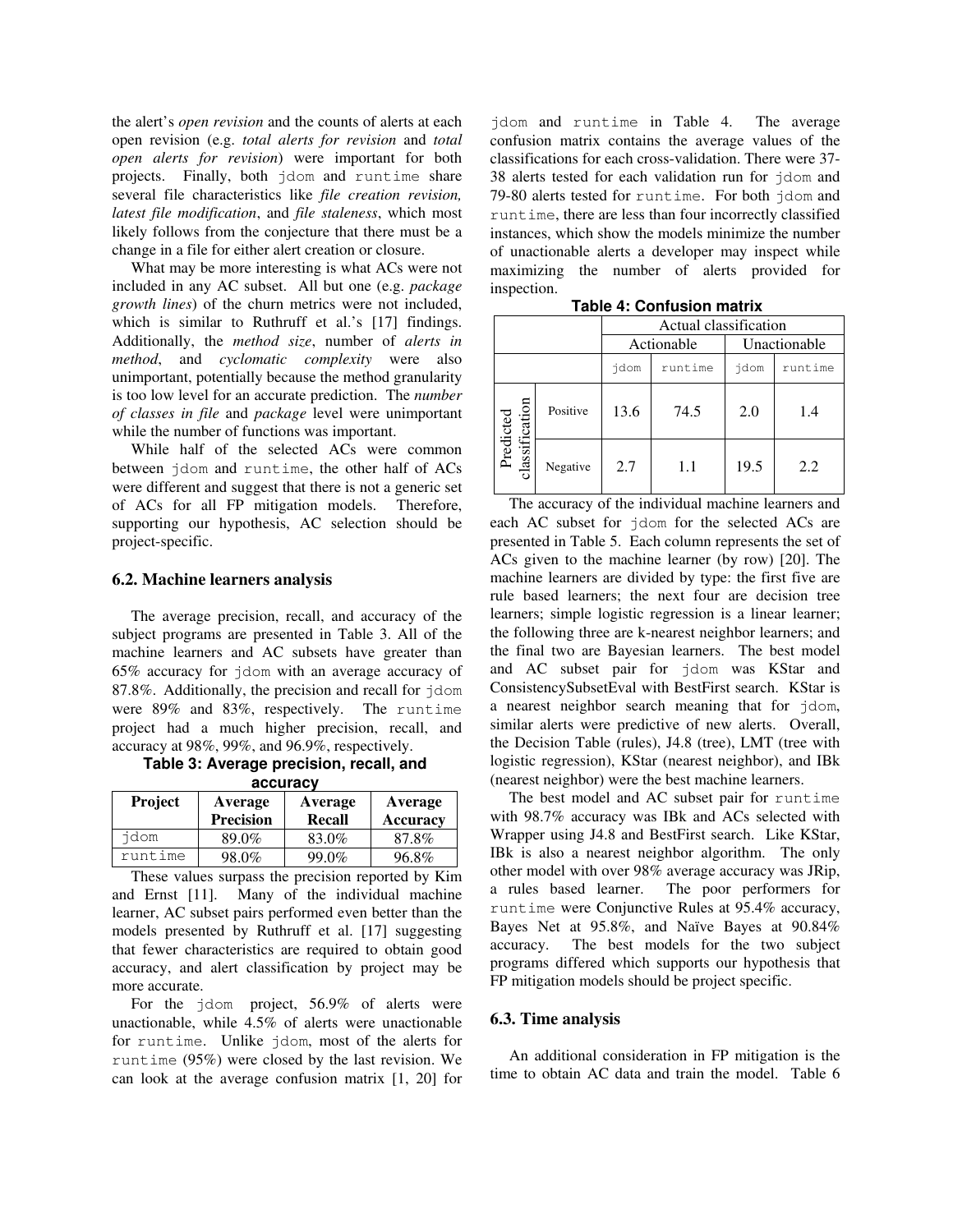| <b>Classifier</b>         | <b>Cfs</b>       | <b>Cfs</b>        | Consistency      | Wrapper          | Wrapper           | Average |
|---------------------------|------------------|-------------------|------------------|------------------|-------------------|---------|
|                           | <b>BestFirst</b> | <b>RankSearch</b> | <b>BestFirst</b> | <b>BestFirst</b> | <b>RankSearch</b> |         |
|                           |                  | <b>GainRatio</b>  |                  |                  | <b>GainRatio</b>  |         |
| <b>Decision Table</b>     | 92.8             | 91.9              | 90.5             | 90.9             | 91.4              | 91.5    |
| <b>Conjunctive Rule</b>   | 79.8             | 79.7              | 71.0             | 66.8             | 80.3              | 75.5    |
| <b>PART</b>               | 91.3             | 92.8              | 78.0             | 91.7             | 93.3              | 89.4    |
| <b>Ridor</b>              | 89.9             | 90.7              | 89.5             | 89.3             | 90.2              | 90.0    |
| <b>JRip</b>               | 91.3             | 92.8              | 98.2             | 88.6             | 98.2              | 90.8    |
| <b>ADTree</b>             | 89.5             | 91.1              | 84.5             | 88.5             | 90.9              | 88.9    |
| J48                       | 90.9             | 92.2              | 86.2             | 93.0             | 92.5              | 91.0    |
| <b>REPTree</b>            | 89.5             | 90.6              | 81.3             | 88.4             | 89.3              | 98.8    |
| <b>LMT</b>                | 90.1             | 92.4              | 88.9             | 92.0             | 92.9              | 91.2    |
| <b>Simple</b><br>Logistic | 89.8             |                   |                  |                  |                   |         |
| Reg.                      |                  | 90.4              | 85.8             | 73.5             | 93.0              | 86.5    |
| <b>KStar</b>              | 92.5             | 92.5              | 987              | 98.4             | 91.3              | 93.5    |
| <b>LWL</b>                | 82.8             | 88.2              | 72.5             | 70.4             | 87.9              | 80.3    |
| <b>IbK</b>                | 94.1             | 93.0              | 88.1             | 90.0             | 93.3              | 91.7    |
| <b>Bayes Net</b>          | 89.8             | 88.0              | 91.3             | 88.7             | 82.7              | 88.1    |
| <b>NaïveBayes</b>         | 84.6             | 83.8              | 83.9             | 67.2             | 80.8              | 80.1    |
| Average                   | 89.2             | 90.0              | 85.3             | 84.8             | 89.5              | 87.8    |

**Table 5: Accuracy results of machine learners on jdom**

presents the time for data collection and model building for the subject programs to the nearest minute. The model building time is the average time for each of the ten, ten-fold cross validations for each of the selected AC sets across all of the machine learners. The most costly individual model to build for jdom and runtime was LMT at an average of 25-42 seconds. LMT is a tree with logistic regression functions at the leaves.

**Table 6: Time for data collection and model training** 

| Subject | Data Collection<br>(hh:mm:ss) | Model Building<br>(hh:mm:ss) |
|---------|-------------------------------|------------------------------|
| idom    | 01:23:23                      | < 00:00:01                   |
| runtime | 02:16:33                      | 00:00:04                     |

Our data collection times take into account gathering all of the AC data. When considering smaller sets of ACs, the time for data collection will decrease. Larger revision windows would also decrease the time to gather AC data. Additionally, recent alert data could be considered (e.g. history from the past three months) because more recent alert data could predict better than the full project history.

#### **6.4. Threats to validity**

There are three main threats to validity for this work: construct validity, internal validity, and external validity. The threat to construct validity is in the measurement and calculations of the ACs. The measurement were based on related work, and modifications occurred when the conditions of the experiment required variation of the measurements. Each calculation is explained briefly in Section 3 and in more detail in [6].

For this research, internal validity concerns how data were gathered and aggregated. A script gathered data for each revision, and a Java program generated each of the ACs. Errors within the script or program could invalidate some of the results. The script was manually tested, while the program has a suite of automated unit test cases to verify the data are read correctly and new data are generated properly.

While the goal of FAULTBENCH is to minimize external validity (generalizability of results) by providing a breath of sample programs, we only evaluated two of the six benchmark programs because they were the largest projects with the longest and most stable revision history. Therefore, our results may not generalize, but additional running of the process on other subjects will minimize this threat to validity.

#### **7. Conclusions and future work**

 We present a process for using machine learning to create FP mitigation models that consists of 1) AC data collection; 2) AC subset selection; and 3) model building via machine learners; and 4) model selection. We hypothesize that the important ACs and machine learners will vary by project. We found the common ACs for jdom and runtime are: file name, method name, number of functions in a file and package, alert creation revision, file creation revision, latest file